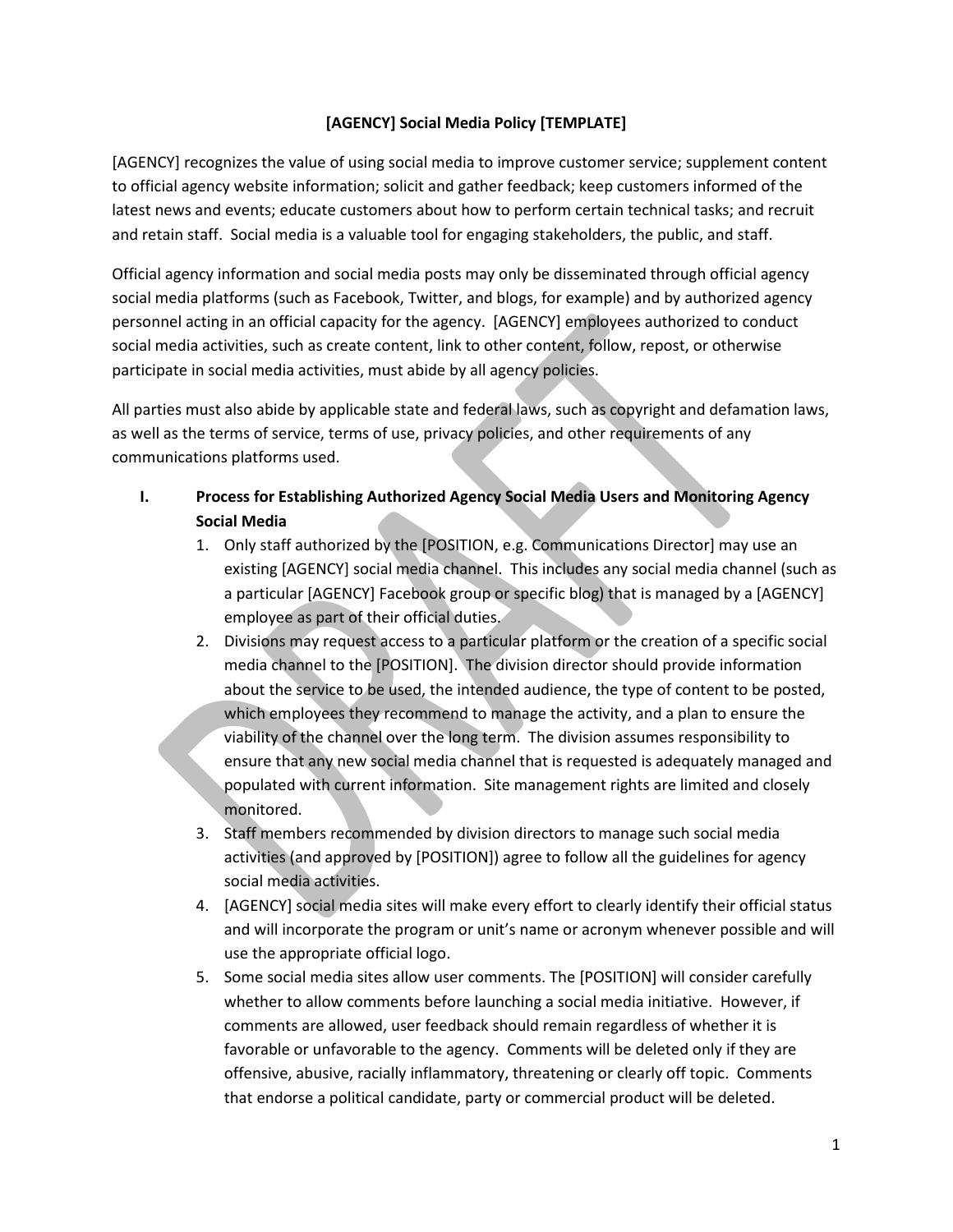Comments will be considered a public record and retained according to applicable retention policies.

- 6. The [POSITION(S)] monitor all agency social media activities. If it is deemed that any particular social media channel is lagging in content generation and/or use, they will ask the division to provide a plan to reinvigorate the service or to plan for its elimination.
- 7. If any social media channel is eliminated, the division director may work with [POSITION/UNIT/DEPARTMENT] to find an alternate and feasible approach for disseminating information.
- **II. Guidelines for [AGENCY] Employees Authorized to Use [AGENCY] Social Media Channels** The following guidelines should be employed when using public-facing social media services in an official capacity for [AGENCY].
	- 1. Do not discuss any agency related information that is not considered public information. The discussion of sensitive, proprietary, or classified information is strictly prohibited. Staff may not share any information relating to the development or discussions on agency policies. This prohibition applies even in circumstances where password or other privacy controls are implemented.
	- 2. Third-party social media websites should never be the only place in which the public can view critical agency information.
	- 3. When you are representing [AGENCY] in an official capacity, [AGENCY] is responsible for the content you publish on blogs, wikis, social networking websites, or other forms of social media. Assume that any content you post may be considered in the public domain, will be available for a long period of time, and can be published or discussed in the media. If you are unsure about information for posting, check with your division director and [POSITION/UNIT/DEPARTMENT].
	- 4. When reposting or referencing a post on one of the [AGENCY] online sites, provide a link to the original post.
	- 5. Staff should exercise caution that any post or link reflect positively on the agency and not post or link to any materials that could be considered defamatory, harassing, or indecent.
	- 6. Staff should be mindful of functions that allow the organization to follow or be a "fan" of an individual or cause. Consider whether such an action would imply support for a political cause. Any social media affiliations should be based on professional affiliation.
	- 7. Staff must take caution to ensure they do not mistake their personal social media accounts for official agency channels.
	- 8. Follow acceptable social media practices and all applicable guidelines.
	- 9. Do not endorse commercial products, services, or entities.
	- 10. Do not endorse political parties, candidates, or groups.

# **III. Social Media Duties, Assignments, and Back Up**

[AGENCY] employees with assignments to undertake social media responsibilities agree to abide by all requirements, including maintaining current and responsive content as outlined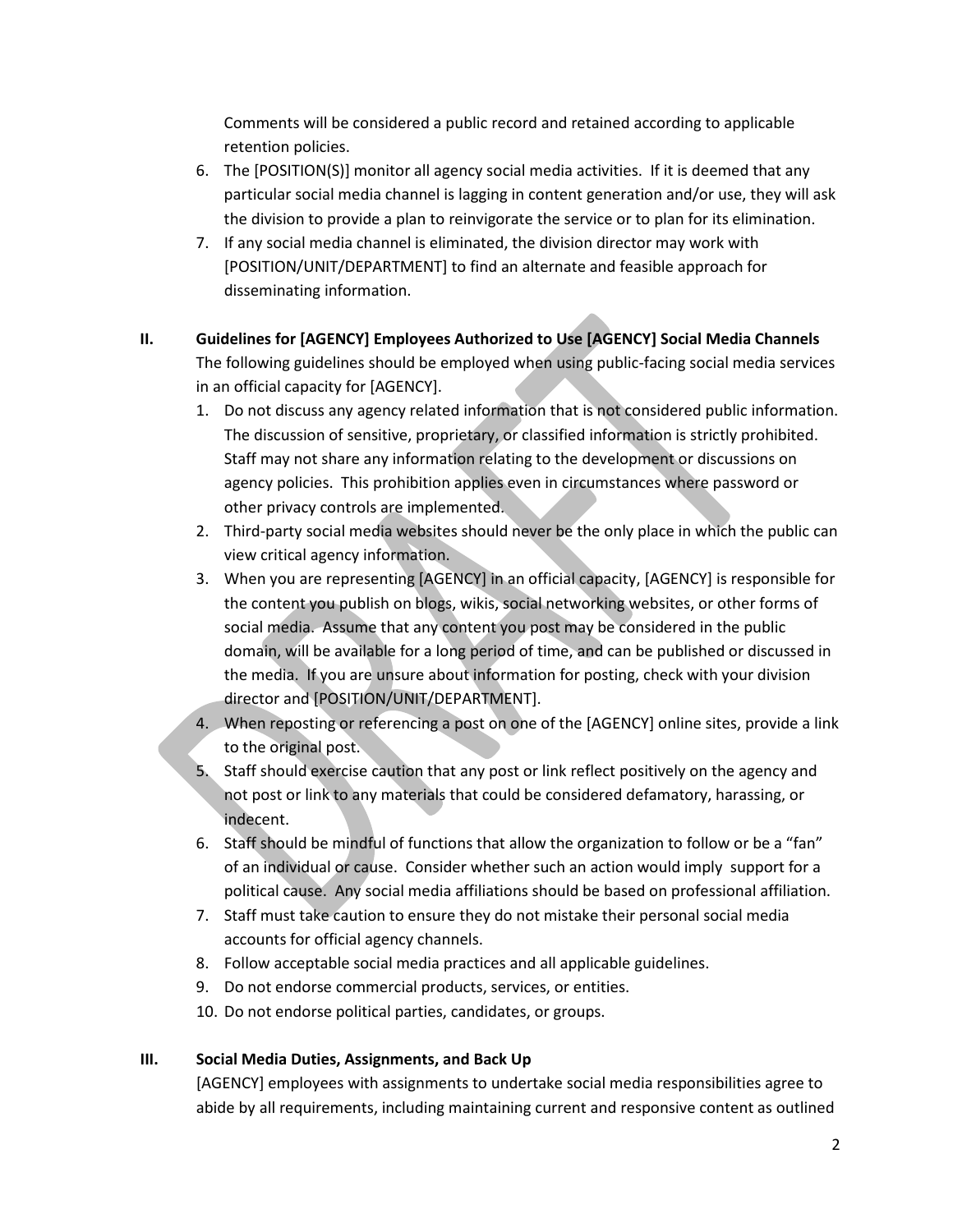by their supervisor and [POSITION/UNIT/DIVISION]. The [POSITION/UNIT/DIVISION] will provide training and assistance to all assigned [AGENCY] staff approved for social media duties.

These duties should be included in the employee's job description as part of their portfolio of work activities, and supervisors may prescribe a set amount of time to accomplish division and agency communications goals.

All agency communications forums must be fully accessible by the [POSITION(S)]. While division-specific channels (such as blogs and certain closed Facebook groups) will remain under the content control of the sponsoring unit, the [POSITION(S)] must have login credentials for each forum to ensure continuity and back-up.

### **IV. [AGENCY] Employees: Personal Use of Social Media and Social Networking**

[AGENCY] employees, or those working on behalf of [AGENCY], who use social media and social networking services and tools for strictly personal use outside of the workplace do not require approval to do so. However, [AGENCY] recognizes that these types of tools can sometimes blur the line between professional and personal lives and interactions. Therefore, employees are reminded that, as representatives of [AGENCY] or their division, agency rules and guidelines must be taken into consideration when participating in these services at any time, but particularly when identifying themselves as employees of [AGENCY] or when the context might lead to that conclusion.

- 1. When publishing content to any website or through any social media outside of [AGENCY]'s official online presence and the post, link, or content concerns agency operations in any way, staff will be expected to express themselves in a way that reflects positively on the agency and to clearly present their opinions as their own.
- 2. Staff members are expected to refrain from using or referencing their formal position when writing in a non-official capacity nor to use an agency email address to establish a private social media presence.
- 3. By virtue of their position, those with leadership responsibilities (e.g., division directors, employees who regularly interact with stakeholders, outreach personnel, etc.) must consider whether the personal thoughts they publish, even in clearly personal venues, may be misunderstood as expressing the position of [AGENCY]. They should assume that those outside our agency will read what is written. Persons self-identifying as a [AGENCY] employee or who have a prominent position in which the person's association with the agency is known to the general public, should take care to ensure that the profile and related content (even if it is of a personal and not an official nature) is consistent with how the person wishes to present him or herself as a professional, appropriate with the public trust.
- 4. Agency business may not be conducted by personal emails, correspondence, or personal social media activity. Any unsolicited official contact through a personal email or social media account should be forwarded to the recipient's official email account and a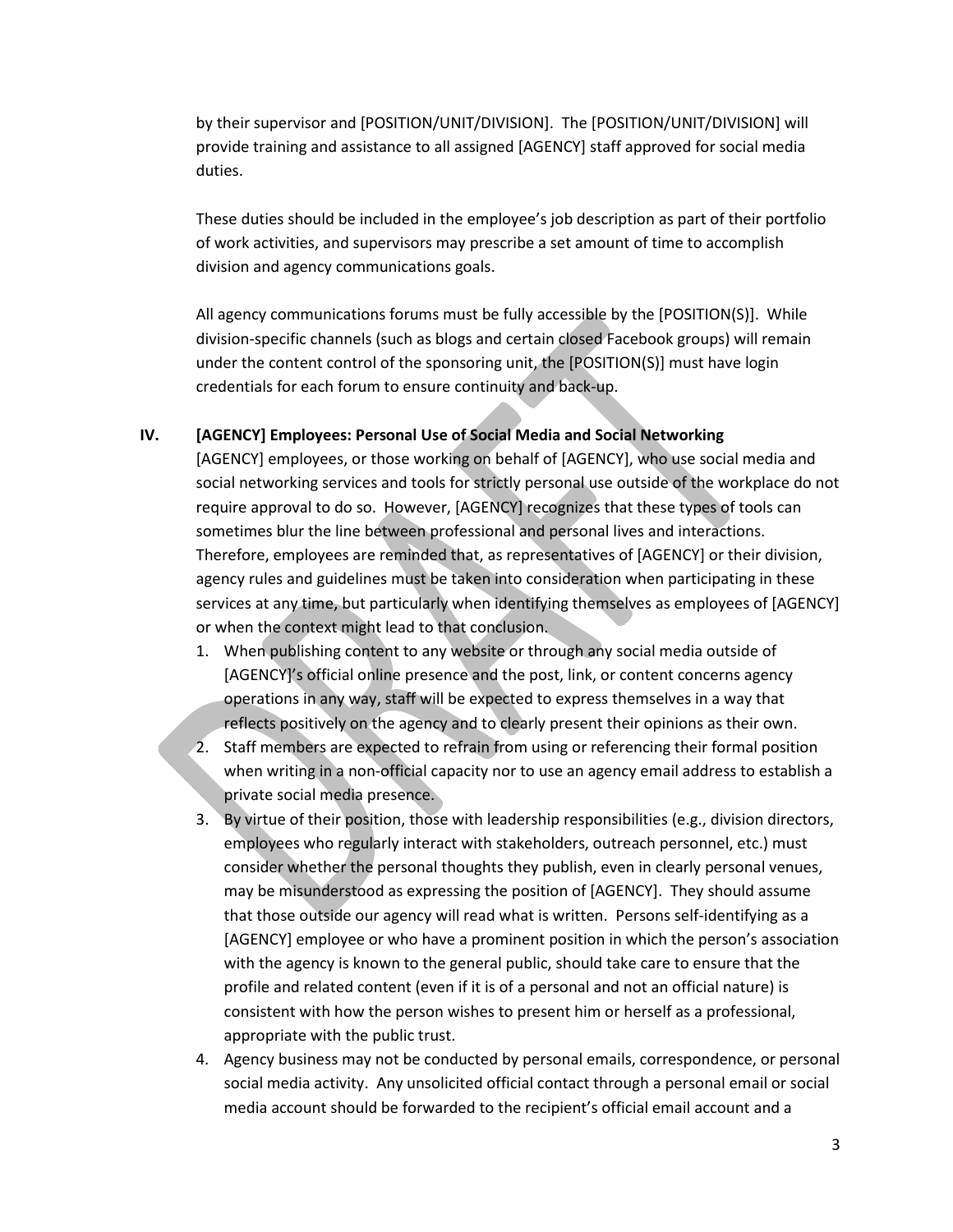response sent from that account. Employees may, however, use their personal social media accounts to support or promulgate publicly-available information about agency activities and programs.

- 5. In any publicly accessible social media platform, do not discuss any agency related information that is not already considered public information or approved for public dissemination. The discussion of sensitive, proprietary, or classified information is strictly prohibited.
- 6. Any activity using government equipment (including access to the Internet) is governed by state and agency rules.

### **V. [AGENCY] Employee Standards of Conduct and Relation to Social Media Use**

Employees should remember that standards of ethical behavior are applicable and should adhere to all agency policies, as well as all state and federal laws. Information in any forum must be presented following professional standards for good grammar, spelling, brevity, clarity and accuracy, and avoid jargon, obscure terminology, or acronyms.

False Statements – Agency employees will maintain the highest standard of personal and institutional integrity in all communications. Employees will communicate truthfully and accurately, strive to avoid misunderstandings, and correct errors of fact as they become known.

Misuse of Information in Government Records – Any unauthorized disclosure of a government record or information in a government record that is deemed confidential by law is a violation of public trust and law.

Respect for Others – Employees will, with their conduct and words, show respect for and courtesy to all other employees and the public. Statements or acts that suggest disrespect for other employees or the public are not acceptable. Such unacceptable statements and acts specifically include, but are not limited to, sexual harassment, the use of racial/ethnic slurs, or other stereotyping behavior, speech, or action.

#### **VI. Laws, Regulations, and Practices to Follow**

All parties using [AGENCY] social media forums must abide by applicable state and federal laws, such as copyright and defamation laws, as well as the terms of service, terms of use, privacy policies, and other requirements of any communications platforms used.

Records Retention. Pursuant to Section 441.158 of the Texas Government Code, the Texas State Library and Archives Commission promulgates records retention schedules for records of state agencies.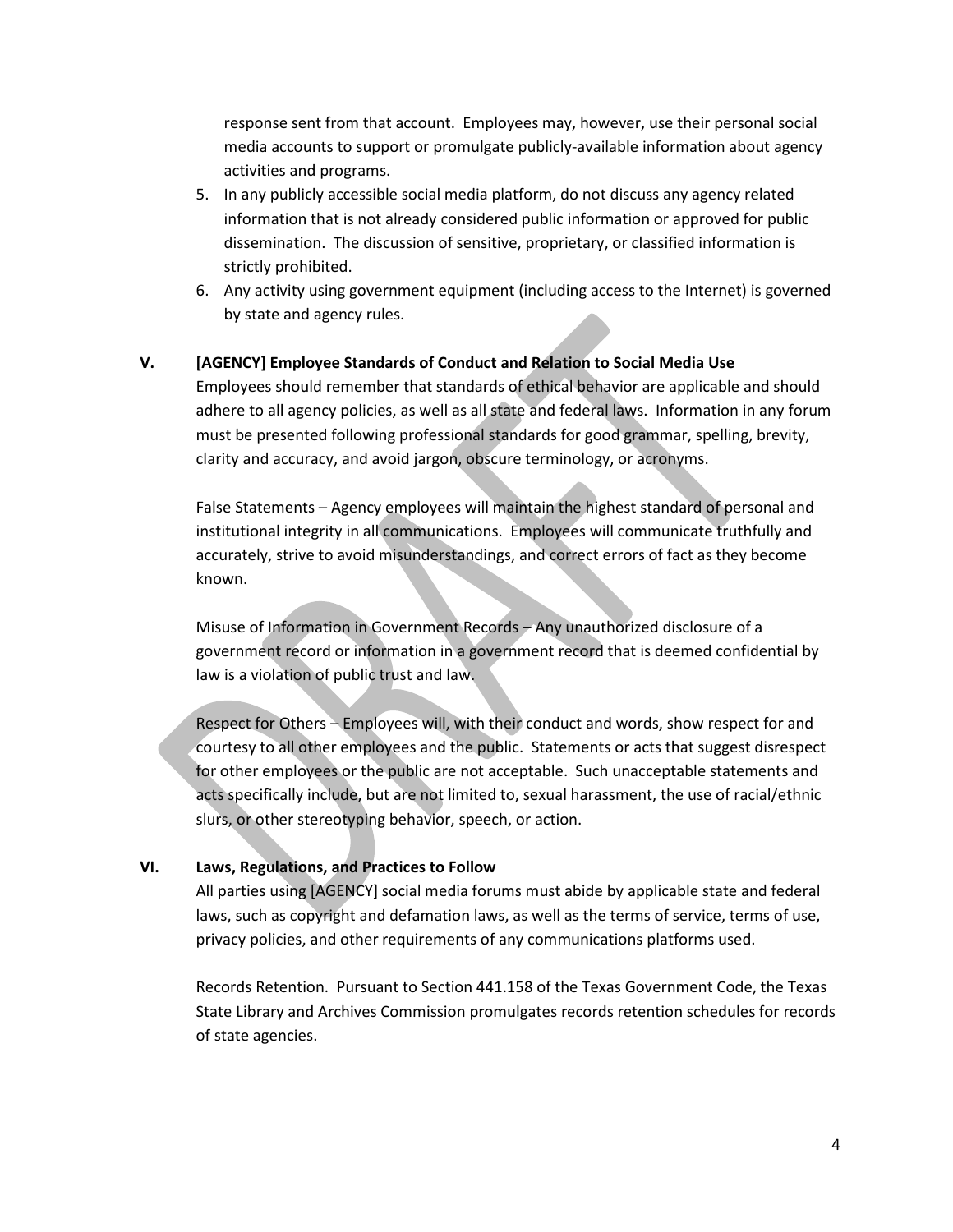Open Records. [AGENCY] social media sites are subject to the Texas Public Information Act (TPIA), found in Chapter 552, Texas Government Code. Content in agency social media, including a list of subscribers and posted communications, is public record.

Respect copyright law. [AGENCY] respects the rights of all copyright holders, and therefore, has adopted and implemented a policy that provides for the removal of material that infringes on the rights of copyright holders. If any work has been copied in a way that constitutes copyright infringement, the aggrieved party should provide information as required by the Online Copyright Infringement Liability Limitation Act of the Digital Millennium Copyright Act, 17 U.S.C. 512 to the Public Information Officer.

Privacy. Only public information is permitted to be posted by [AGENCY] or its designee on [AGENCY] social media websites. If communications that takes place on [AGENCY] social media websites involves or requires private information, communication will be redirected through other appropriate channels. Postings from the public on [AGENCY] social media sites become public record and may be posted on the [AGENCY] website. This information may be subject to public information requests.

Personally Identifiable Information. No personally identifiable information without an individual's permission, unless captured during a public meeting, will be posted on [AGENCY] social media sites by [AGENCY] personnel. [AGENCY] is not responsible for content posted by others to [AGENCY] social media sites. [AGENCY] users that enter personal information on [AGENCY] social media sites do so at their own risk; [AGENCY] is not responsible for the public display of such private information. [AGENCY] may remove postings to its social media sites that contain personally identifiable information, but neither [AGENCY], nor its licensors or contractors, are responsible for any damages caused by delays in such removal.

#### **References**

Texas Administrative Code, Title 1, Chapter 206

Texas Administrative Code, Title 1, Chapter 213

Texas Business and Commerce Code, Chapter 521

Texas Government Code, Chapter 441, Subchapter L, 441.180-205

Texas Government Code, Chapter 441.180(11)

Texas Government Code, 441.187

Public Information Act, Government Code, Chapter 552

Copyright Act of 1976 (including the Digital Millennium Copyright Act)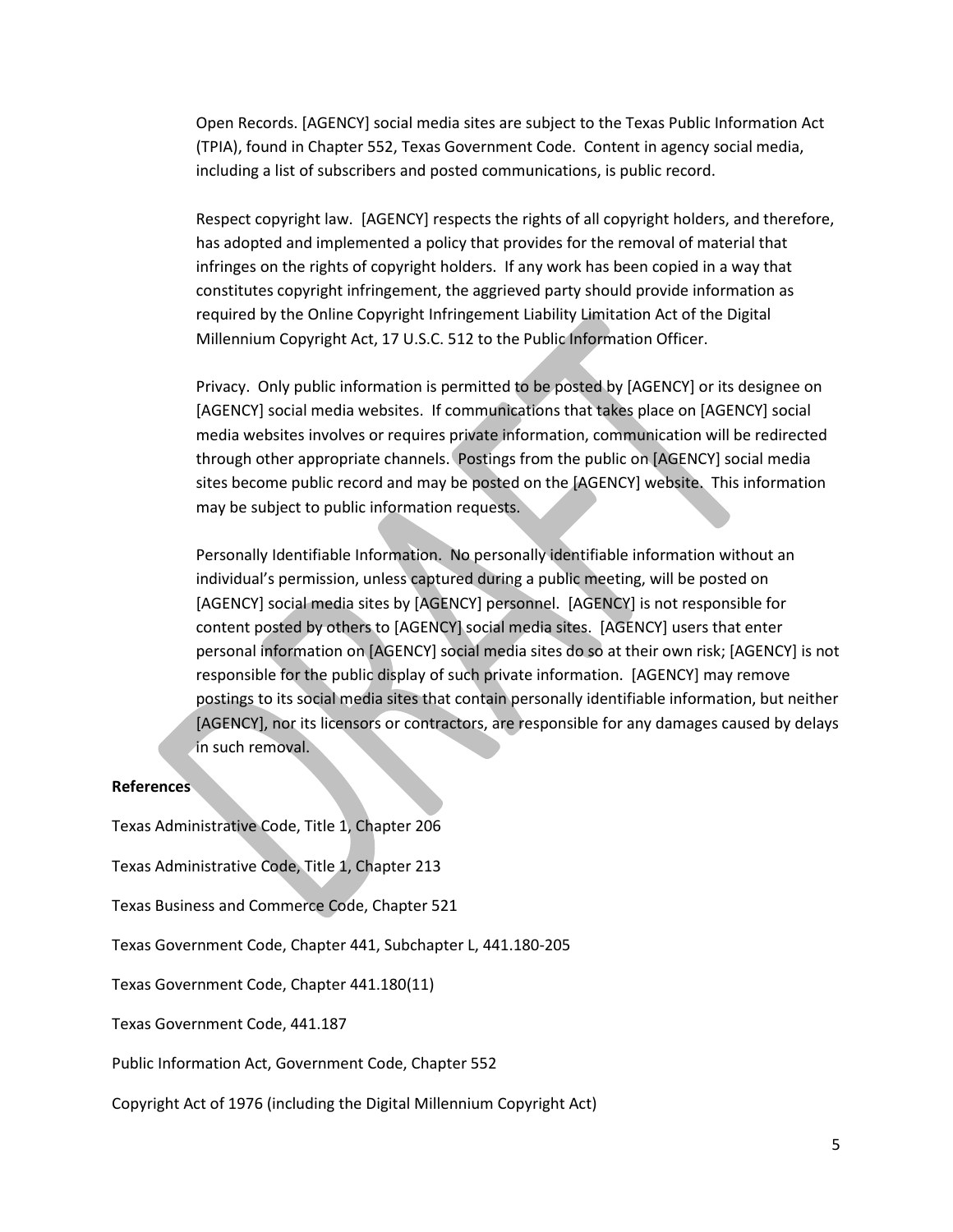# **INFORMATION FOR PUBLIC USERS OF [AGENCY] SOCIAL MEDIA**

# (Website Notice)

By visiting any social media web property operated by [AGENCY], users agree to abide by the terms set forth below and must abide by applicable state and federal laws, such as copyright and defamation laws, as well as the terms of service, terms of use, privacy policies, and other requirements of any communications platforms used.

A social media web property is defined as: Software or service provided via the Internet used to communicate and share information between people, especially customers or constituents, and where customers, constituents, or the general public share in the creation and development of content.

[AGENCY] is not responsible or liable for content posted by any public user in any forum, message board, or other social media resources, and such user comments do not reflect the opinions and/or position of [AGENCY].

User Participation – Users participate at their own risk. Users are responsible for their comments, photos, username, and another other information provided on [AGENCY]'s social media web properties, including ensuring permission has been granted for submitted content.

Users are expected to uphold the highest standards of ethical behavior and to use [AGENCY] social media forums for constructive communication related to information, library, reading, records management, history, and related information services topics.

Posts and comments are all public and may be viewed by all users.

Users should be careful about posting any private or personally identifiable information, as defined in Texas Business and Commerce Code, Section 21.001 et. seq.

Posts and comments that include sensitive personal information are subject to removal, unless the subject of the information contacts the Public Information Office and grants expressed consent for the disclosure of that information.

Monitoring – All published [AGENCY] social media content is subject to monitoring. This content may take the form of digital text and images. User-generated posts will be rejected or removed if possible when the agency considers the content of a post:

- Used without permission or in violation of copyright or trademark laws (at the time of agency discovery).
- Off-subject or out of context
- Contains obscenity or material that appeals to the prurient interest
- Contains personally identifiable information or sensitive personal information, as defined in Texas Business and Commerce Code, Section 521.001 et. seq.
- Contains offensive terms that target protected classes